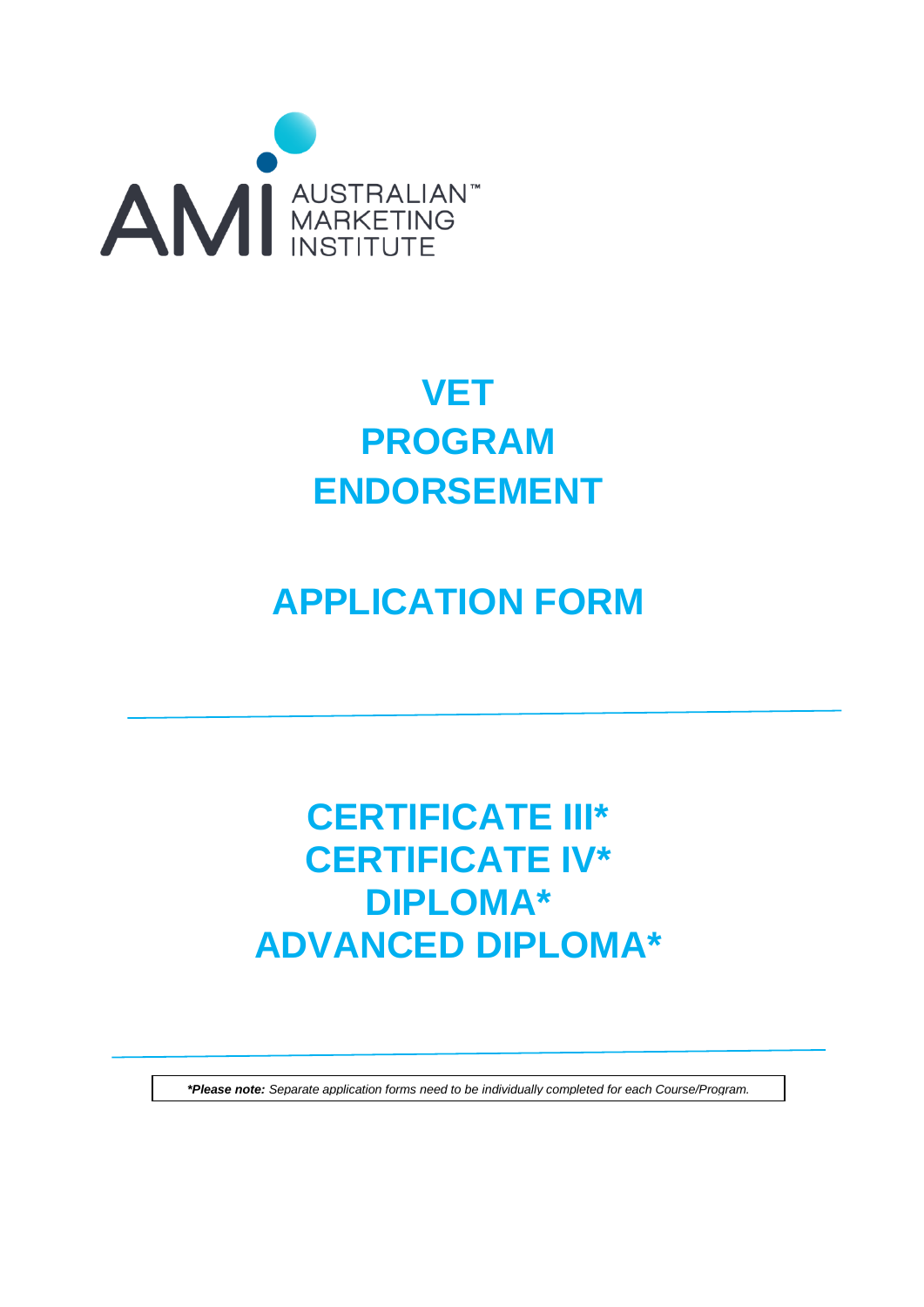**Welcome to the opportunity to partner with the AMI in endorsement of your marketing courses.**

**In assessing your application, we seek to see demonstration that each course put forward is characterised on the RTO's quality reputation on delivery, validation methods, compliance, their trainers and industry currency of their trainers, which should be matrixed by the RTO.**

**As such, the level of quality in the assessment process is also reflective in the delivery method, hours of training provided and duration of the qualification, which would holistically determine the quality of the Endorsement.**

**In needing to put forward a comprehensive application, the ultimate accomplishment of achieving endorsement means that providers are able to have a clear point of difference in the marketplace.**

**We note that one of the key rationales of the Skills Council when revising the marketing qualifications under the business package, and superseding it with the 'Marketing and Communication' from Certificate IV to Advanced Diploma Levels, was to strengthen the worth of the offering. This intention was to reflect the dynamic and evolving business faculty and keep it in line with relevant industry requirements.** 

**Just like all marketers are not treated equal, not all providers are equal in quality. Positioning is critical for a provider and at the same time the AMI and providers both want to see skilled and highly knowledgeable marketing graduates.** 

**Let's join on this journey together.**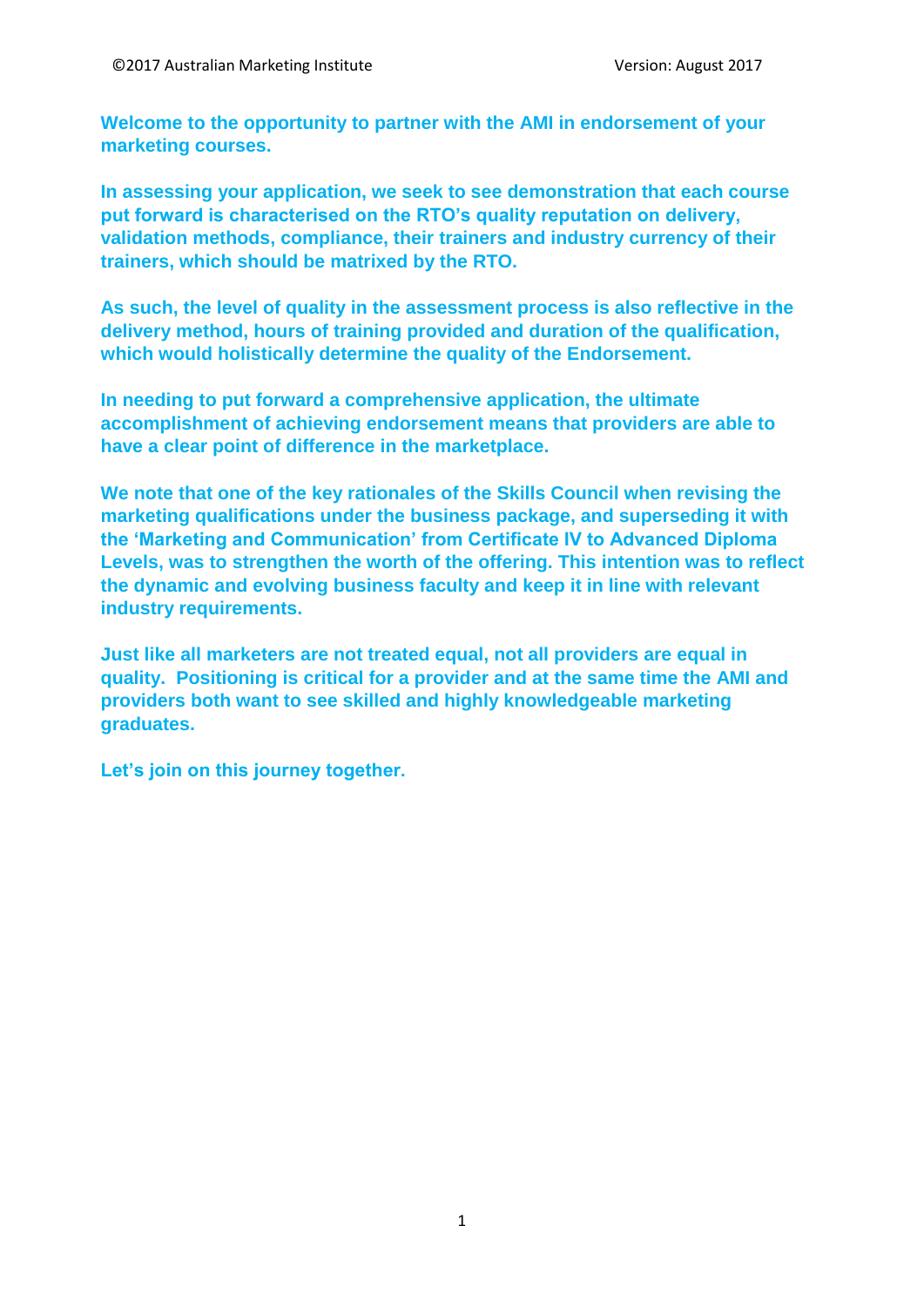## **Part A Registration**

Please complete this form for each program. A separate form is required for each Course/Program. The purpose of the form is to recognise your application and to capture key assessment information relating to the Course/Program.

Please note all text box sizes are indicative only and adjustable to fit your requirements.

#### **Course/Program fees cover:**

- The cost of managing and a reviewing the application for each Course/Program; and
- Two years management and promotion of the VET Provider partnership, including promotion of the endorsed program, such as attendance at Education Fairs, Open Days, Digital Marketing and Public Relations activities.

#### **Fees (excluding GST) are as follows:**

- **Processing and reviewing of application:** \$1,500
- First Course/Program Assessed Management & Promotion: \$3,900
- Second Course/Programs Assessed Management & Promotion: \$2,900

The fee for processing and reviewing this application is payable on submission. A receipt shall be issued upon receiving payment. Other fees are payable on approval of accreditation, at Education Fairs, Open Days, Digital Marketing and Public Relations activities.

When assessing your application, the Australian Marketing Institute is primarily interested in:

- A high degree of quality assurance demonstrated by the VET Provider;
- A Marketing-related Course/Program Unit structure; and
- Workplace relevance

We can help you with the process. Should you have any questions, please telephone the Australian Marketing Institute on (02) 8256 1650.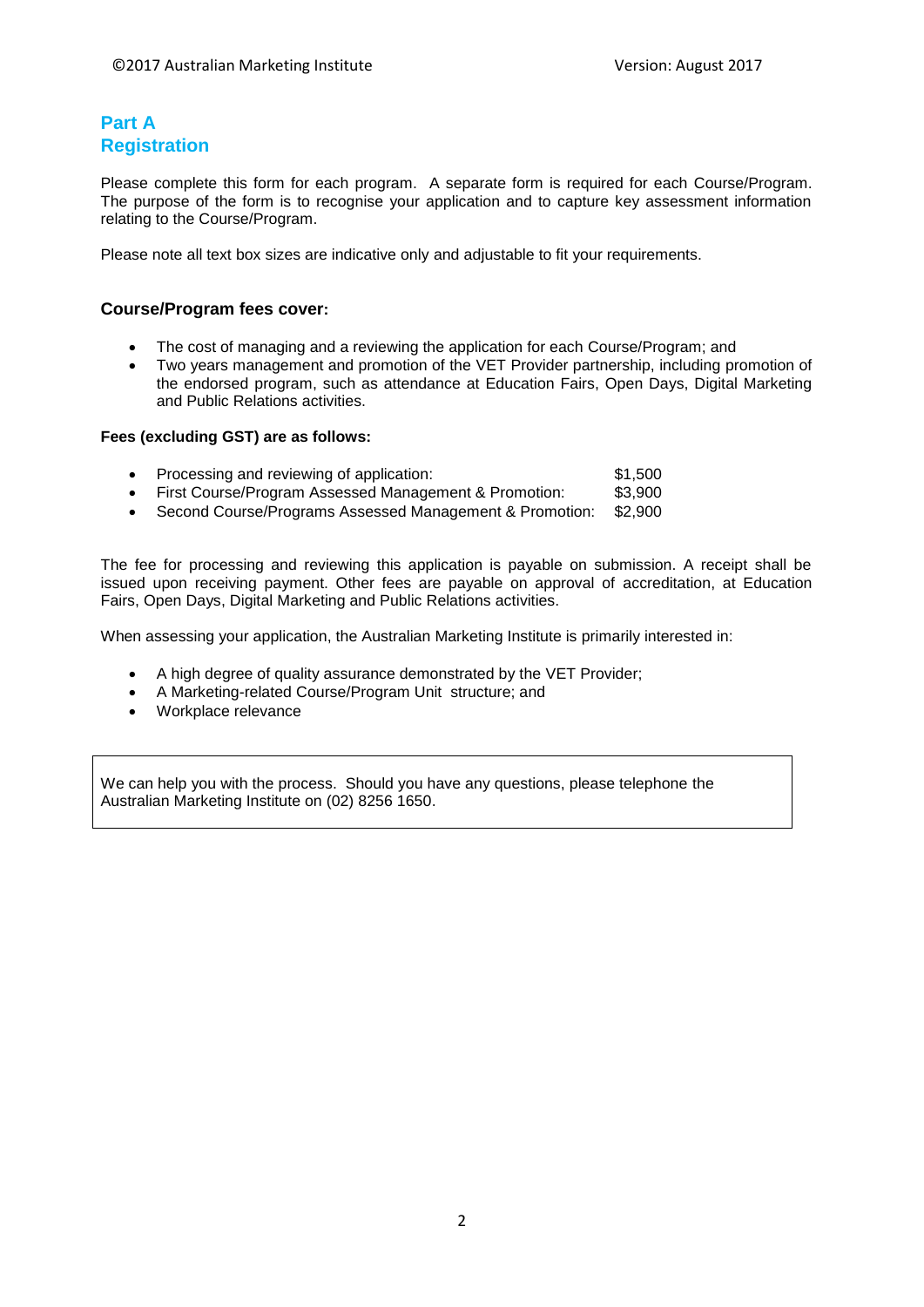## **Part B The VET Provider**

Please complete this form (Boxes Expand):

| Name of VET Provider            |  |
|---------------------------------|--|
| <b>Discipline Group/Faculty</b> |  |
| <b>Contact Name</b>             |  |
| <b>Street Address</b>           |  |
| <b>Postal Address</b>           |  |
| Email                           |  |
| <b>Contact Phone Number</b>     |  |

Threshold AQF standards are not aspirational (Australian Business Deans Council, 2012). Learning standards must improve on old standards, to build on foundation AQF standards (2011) and reflect the best of international standards. Accreditation by relevant, respected international bodies shall be favourably viewed.

#### **Question (Boxes Expand):**

Date of the last Australian Quality Training Framework (AQTF) audit.

**Answer**:

Date: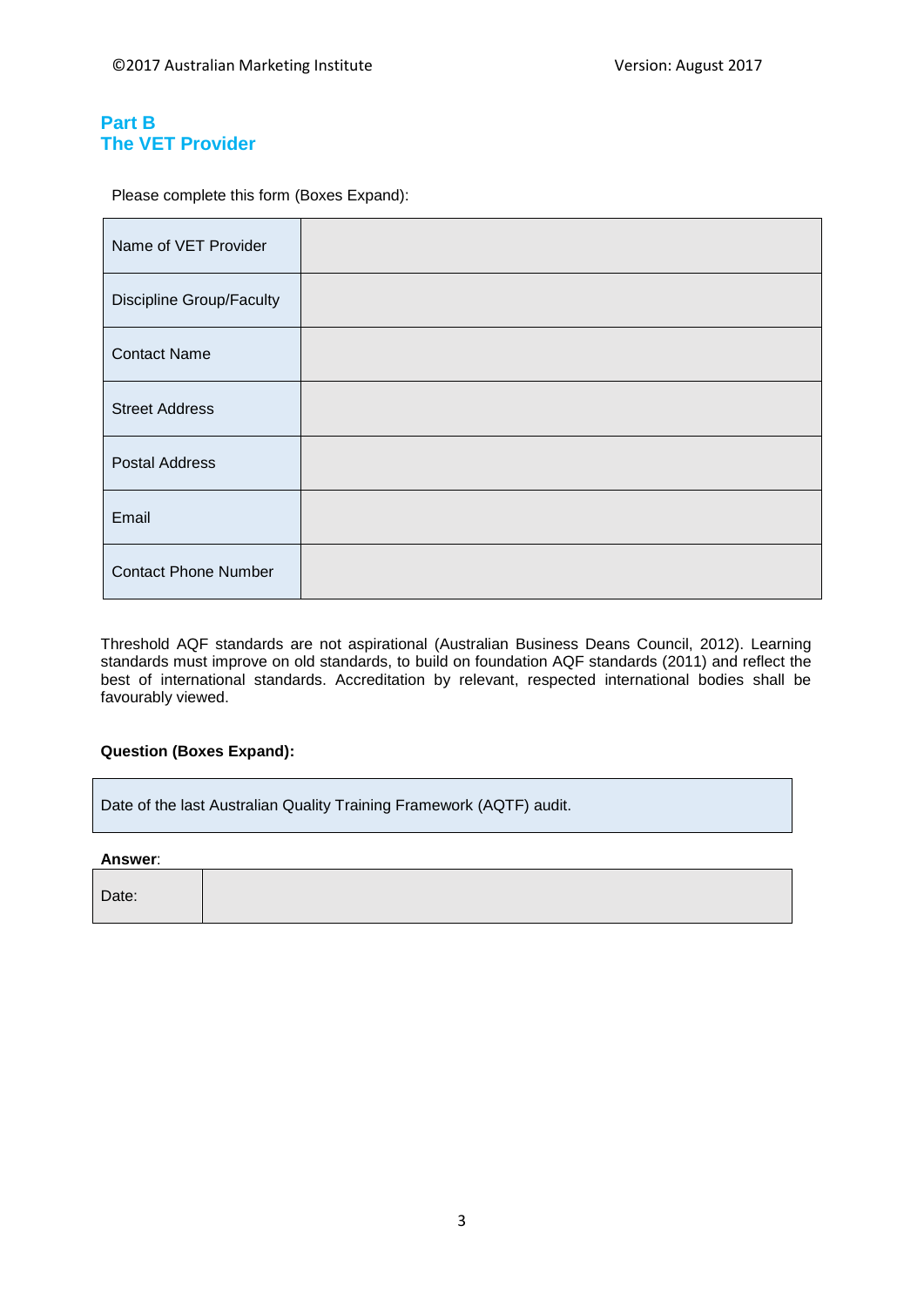#### **Question:**

Please specify, any external accreditations received by the VET Provider?

#### **Answer**:

# **Part C The Course / Program**

Please enter your details into the boxes below:

| Course / Program Unit Name: |  |
|-----------------------------|--|
| Course / Program Code:      |  |
| <b>AQF Level:</b>           |  |
| Main Contact Person:        |  |
| Telephone Number:           |  |
| Subject Co-Ordinator:       |  |
| Telephone Number:           |  |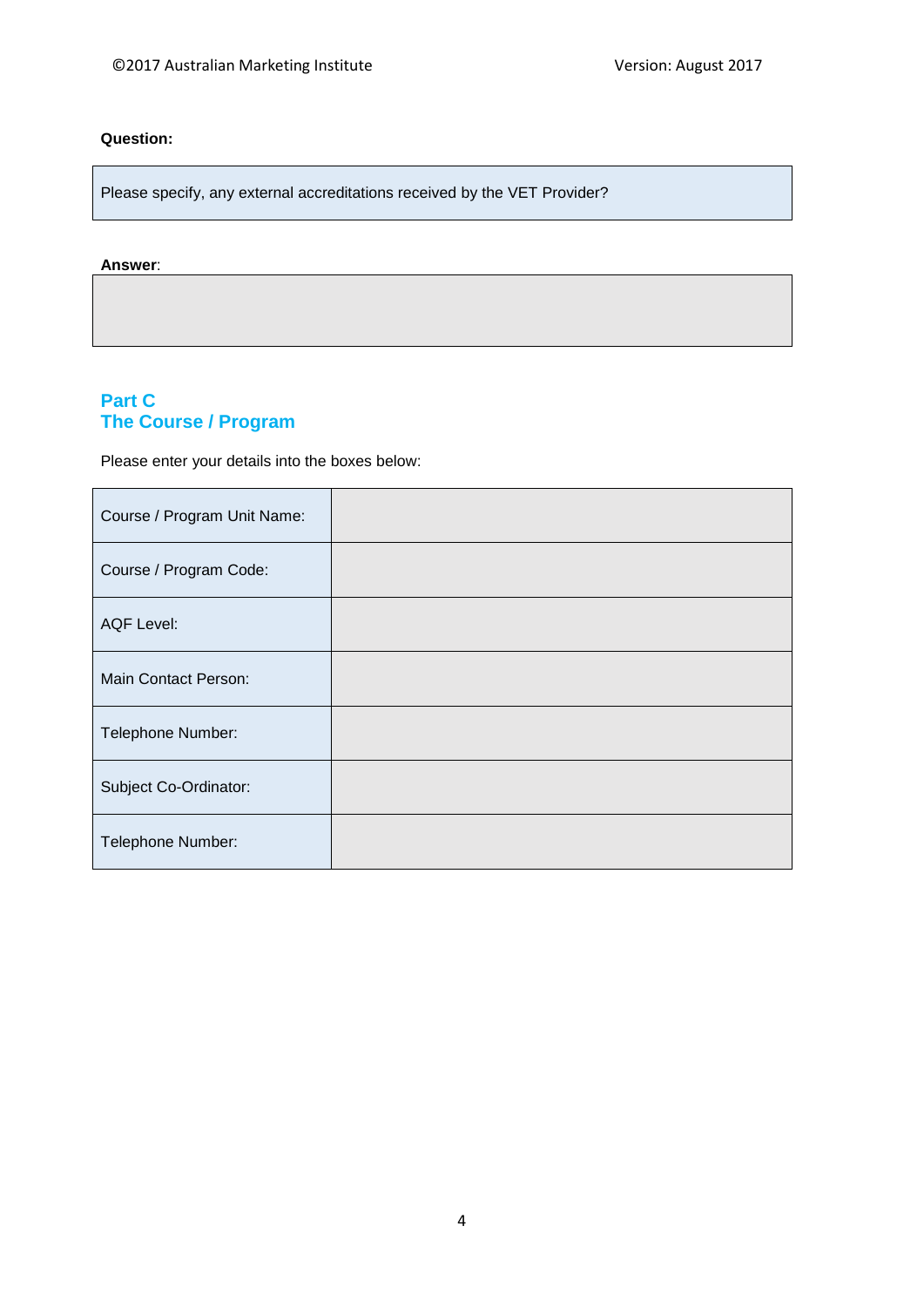- 1. Please specify the individual Units contained within the Course / Program giving a high-level description
- 2. Briefly state the Course / Program Units learning objectives and how they relate to Marketing theory and practice:
- 3. Please specify how the Course / Program / Compulsory Subject and/or Units lead to industry engagement:
- 4. Briefly describe student selection and qualification requirements for the Course / Program:
- 5. Briefly describe instructor qualification requirements for the Course / Program:
- 6. Briefly provide biographical information for the staff teaching the course:
- 7. Briefly describe the processes in place to drive Course / Program / Compulsory and Subject/Compulsory Unit improvement, including any relevant VET provider responses to AQTF recommendations:

8. Briefly describe the processes in place to drive Course/Program and Subject/ Compulsory Unit improvement, including any relevant VET provider responses to AQTF recommendations: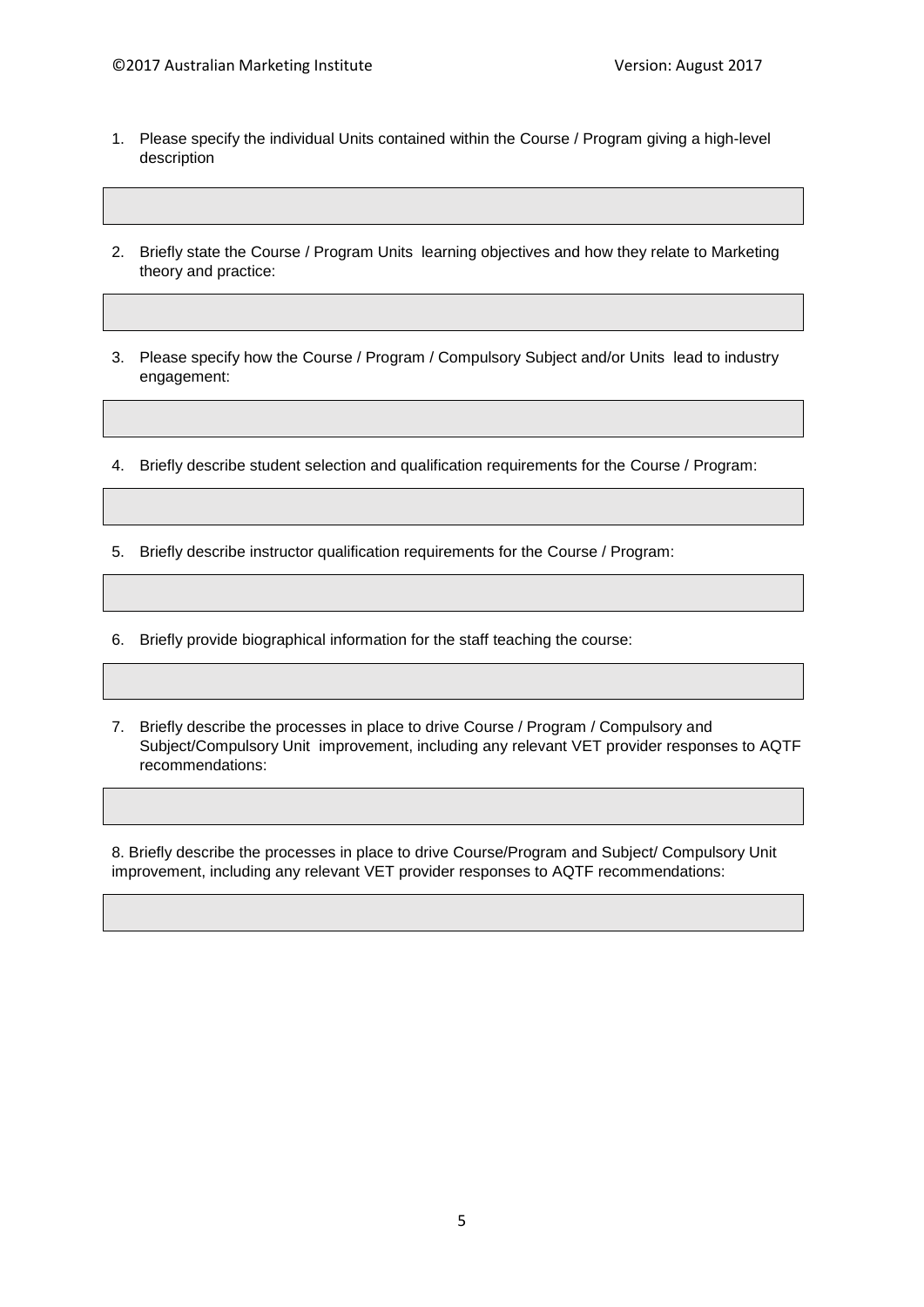### **Part D AQF and ABDC Requirements**

The Academic Standards for Marketing in the Australian Higher Education document (2012) prepared by the Marketing Learning Outcomes Working Party for the Australia Business Deans Council demand **threshold standards** for Graduate degrees:

#### *Certificate III*

Graduates at this level will have theoretical and practical knowledge and skills for work and/or further learning.

Graduates at this level will have factual, technical, procedural and some theoretical knowledge of a specific area of work and learning.

Graduates at this level will have a range of cognitive, technical and communication skills to select and apply a specialised range of methods, tools, materials and information to:

- complete routine activities
- provide and transmit solutions to predictable and sometimes unpredictable problems

Graduates at this level will apply knowledge and skills to demonstrate autonomy and judgement and to take limited responsibility in known and stable contexts within established parameters

*(AQF-3)*

#### *Certificate IV*

Graduates at this level will have theoretical and practical knowledge and skills for specialised and/or skilled work and/or further learning.

Graduates at this level will have broad factual, technical and some theoretical knowledge of a specific area or a broad field of work and learning.

Graduates at this level will have a broad range of cognitive, technical and communication skills to select and apply a range of methods, tools, materials and information to:

- complete routine and non-routine activities
- provide and transmit solutions to a variety of predictable and sometimes unpredictable problems

Graduates at this level will apply knowledge and skills to demonstrate autonomy, judgement and limited responsibility in known or changing contexts and within established parameters.

*(AQF-4)*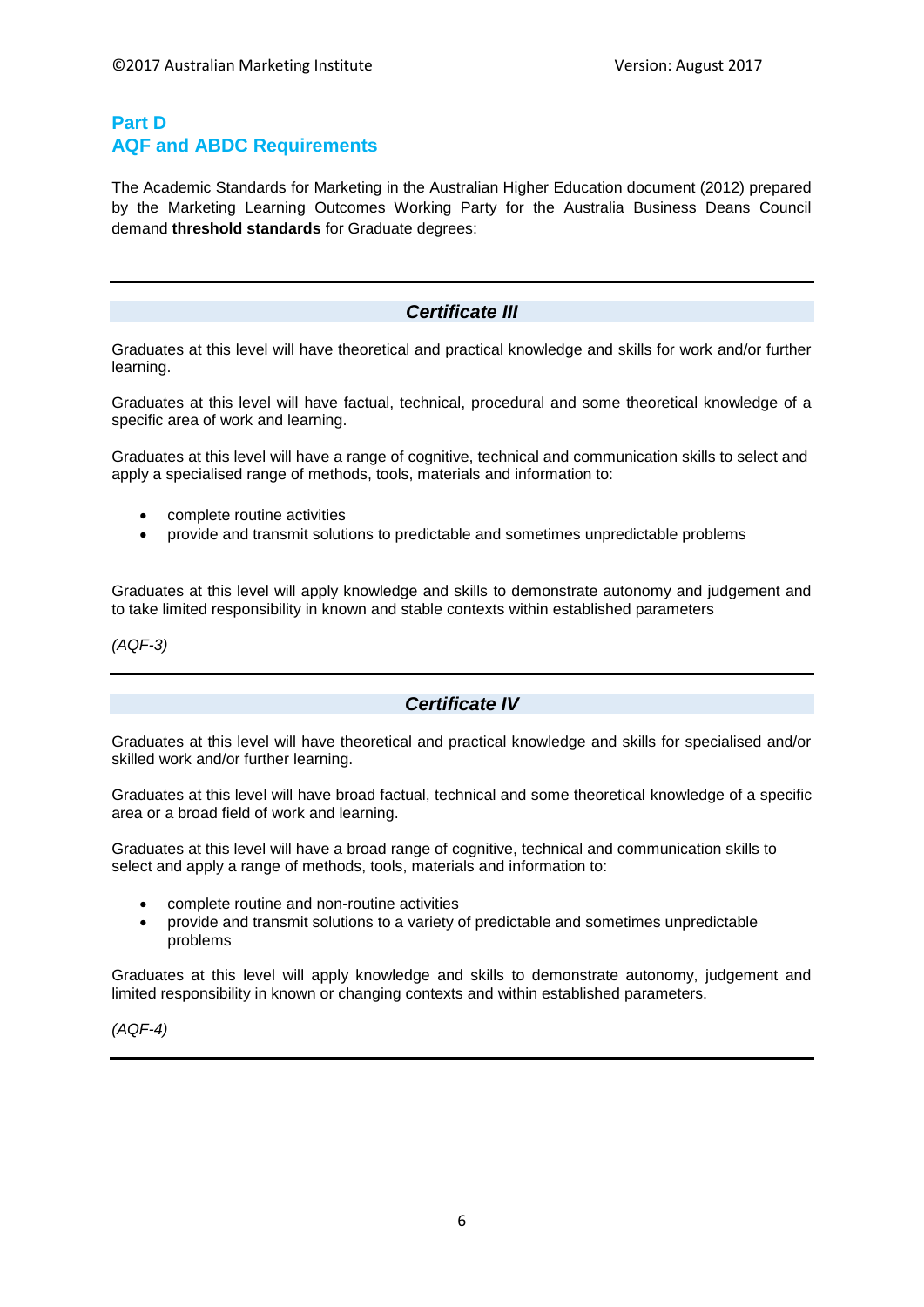#### *Diploma*

Graduates at this level will have specialised knowledge and skills for skilled/paraprofessional work and/or further learning.

Graduates at this level will have technical and theoretical knowledge in a specific area or a broad field of work and learning.

Graduates at this level will have a broad range of cognitive, technical and communication skills to select and apply methods and technologies to:

- analyse information to complete a range of activities
- provide and transmit solutions to sometimes complex problems
- transmit information and skills to others

Graduates at this level will apply knowledge and skills to demonstrate autonomy, judgement and defined responsibility in known or changing contexts and within broad but established parameters.

*(AQF-5)*

### *Advanced Diploma*

Graduates at this level will have broad knowledge and skills for paraprofessional/highly skilled work and/or further learning.

Graduates at this level will have broad theoretical and technical knowledge of a specific area or a broad field of work and learning.

Graduates at this level will have a broad range of cognitive, technical and communication skills to select and apply methods and technologies to:

- analyse information to complete a range of activities
- interpret and transmit solutions to unpredictable and sometimes complex problems
- transmit information and skills to others

Graduates at this level will apply knowledge and skills to demonstrate autonomy, judgement and defined responsibility:

in contexts that are subject to change

within broad parameters to provide specialist advice and functions *(AQF-6)*

Source: Australian Qualifications Framework Second Edition 2013.

Threshold standards are not aspirational and must be achieved.

See Appendix 1, attached form to be signed – page [ ]

*(To confirm graduates of the following Course/Programs are to be assessed to meet the below standards –*

- *Certificate III – AQF level 3*
- *Certificate IV – AQF level 4*
- *Diploma – AQF level 5*
- *Advanced Diploma – AQF level 6)*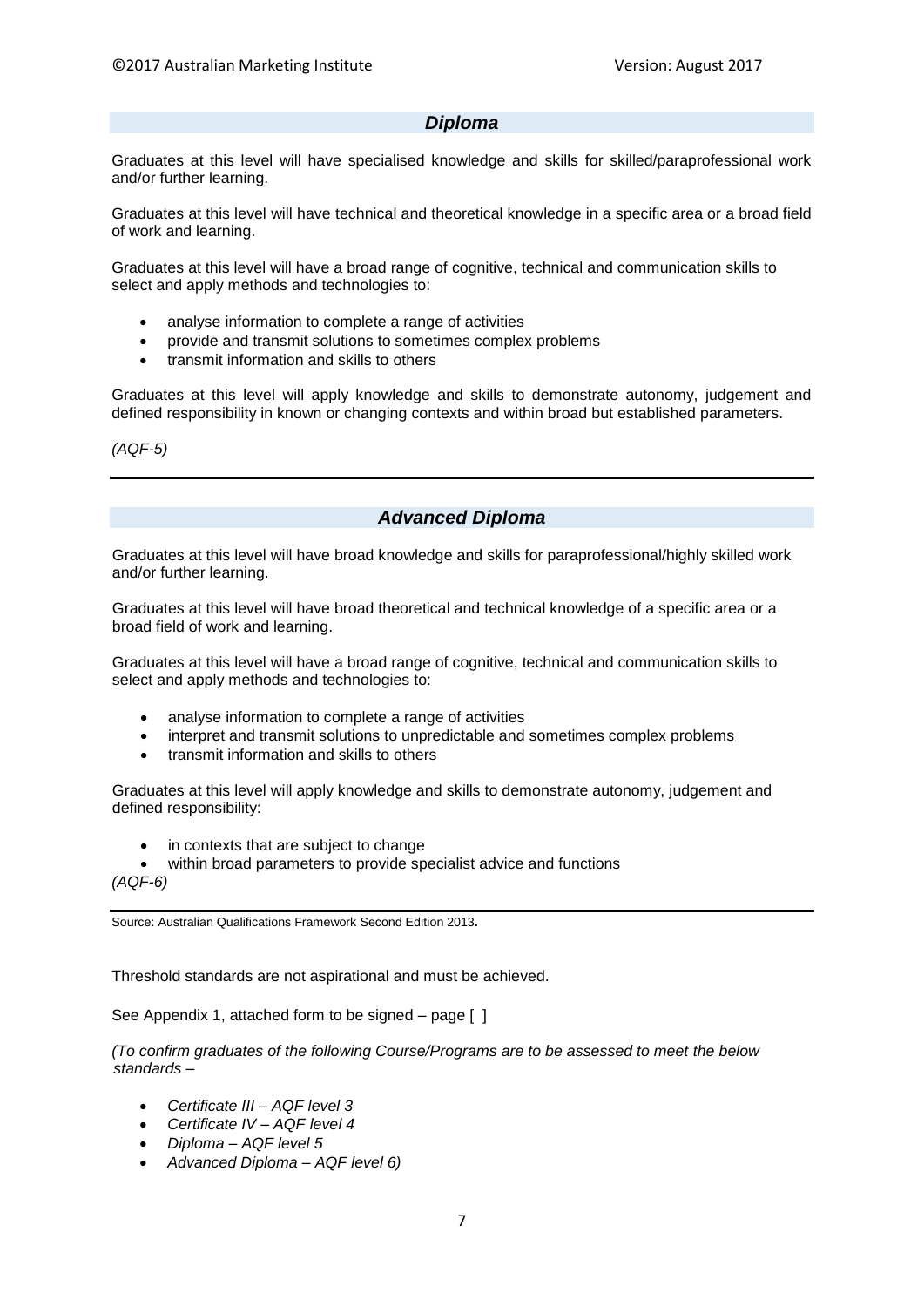#### **Part E Career Preparedness**

Marketing is a multifaceted profession preparing graduates to perform in many areas. However, graduates often desire to focus on specific areas, such as; new product development, consumer marketing, international marketing, e-commerce and e-marketing, market research and many other Marketing career categories. These questions ask about how the Course/ Program/ Compulsory Subject/ Compulsory Unit prepares the graduate for career preparedness and workplace performance at task level, on the job.

- 1. What Marketing careers would this Course/ Program/ Compulsory Subject/Compulsory Unit typically support and what Course/ Program/ Compulsory Subject/ Compulsory Units support this conclusion?
- 2. What key industry tasks will the graduate be able to perform at the workplace?

## **Graduate Attributes Required (ABDC – Marketing – 2012**)

**Below, the required graduate standards are shown in italics.** Both theoretical and practical components require your explanations. Please proceed to briefly answer questions, as applies to the Course/ Program/ Compulsory Subject/Compulsory Unit submitted for AMI endorsement:

- 1. How will a graduate of this Course/Program degree gain skills in *Social Responsibility* allowing the graduate *to evaluate relevant ethical and legal considerations in routine and evolving marketing tasks*?
- 2. How will a graduate of this Course/Program degree gain skills in *Analysis* demonstrating the graduate can *obtain, analyse and interpret data relevant to making evidence based decisions for routine marketing tasks in straightforward contexts*?
- *3.* How will graduates of this Course/Program degree gain *skills to critically apply a broad and coherent knowledge of foundational and contemporary marketing theories, concepts, practical principles, and processes?*
- 4. How will a graduate of this Course/Program degree gain skills *to exercise judgement to recommend appropriate solutions for evolving marketing tasks in diverse contexts*?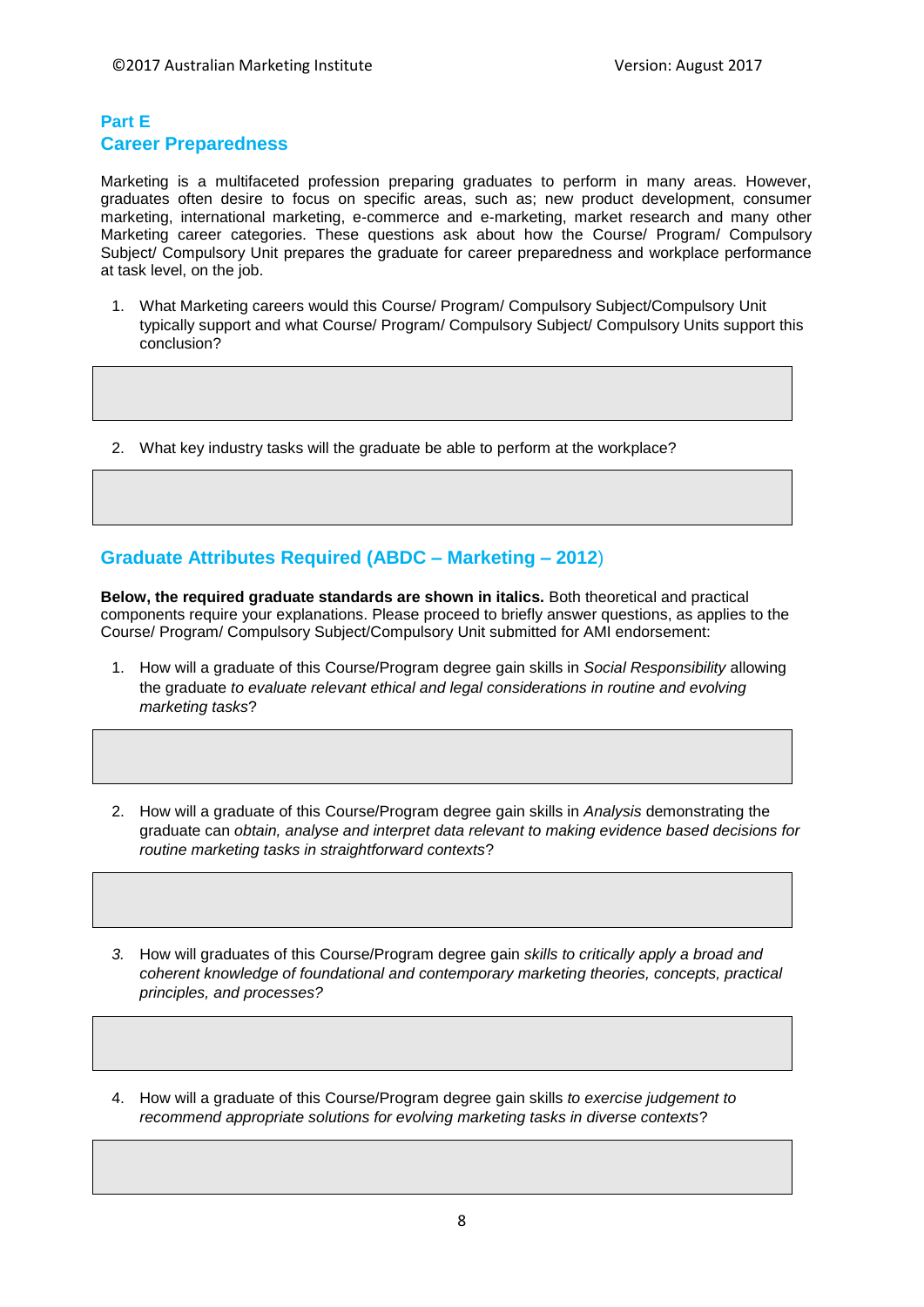*5.* How will a graduate of this Course/Program degree *gain skills effectively to communicate straightforward marketing ideas in selected personal and group contests?*

|          | Is the course available online? If Yes,                                                                           | Yes |  |
|----------|-------------------------------------------------------------------------------------------------------------------|-----|--|
|          | How does the course use online tools to enhance and support the student<br>learning experience: e.g., BlackBoard? |     |  |
| Comment: |                                                                                                                   |     |  |
|          |                                                                                                                   |     |  |

| 2. A full copy of the Course/Program Outline is attached. | <b>Yes</b> |  |
|-----------------------------------------------------------|------------|--|
|                                                           |            |  |
| Comment:                                                  |            |  |
|                                                           |            |  |

| 3. A copy of a fail, pass, credit, distinction and high distinction examination paper | Yes | No |
|---------------------------------------------------------------------------------------|-----|----|
| for each Marketing unit is attached.                                                  |     |    |
| Comment:                                                                              |     |    |
|                                                                                       |     |    |

| 4. | Does the VET provider use plagiarism detection software (e.g., Turnitin?) to                                                                                 | Yes | No |
|----|--------------------------------------------------------------------------------------------------------------------------------------------------------------|-----|----|
|    | monitor all students' submissions of assignments for marking? If yes, what type<br>of software is used? If not, what measures are being taken to rectify the |     |    |
|    | situation?                                                                                                                                                   |     |    |
|    | Comment:                                                                                                                                                     |     |    |
|    |                                                                                                                                                              |     |    |
|    |                                                                                                                                                              |     |    |

Other supporting material is attached.

5. Final Comments (Optional)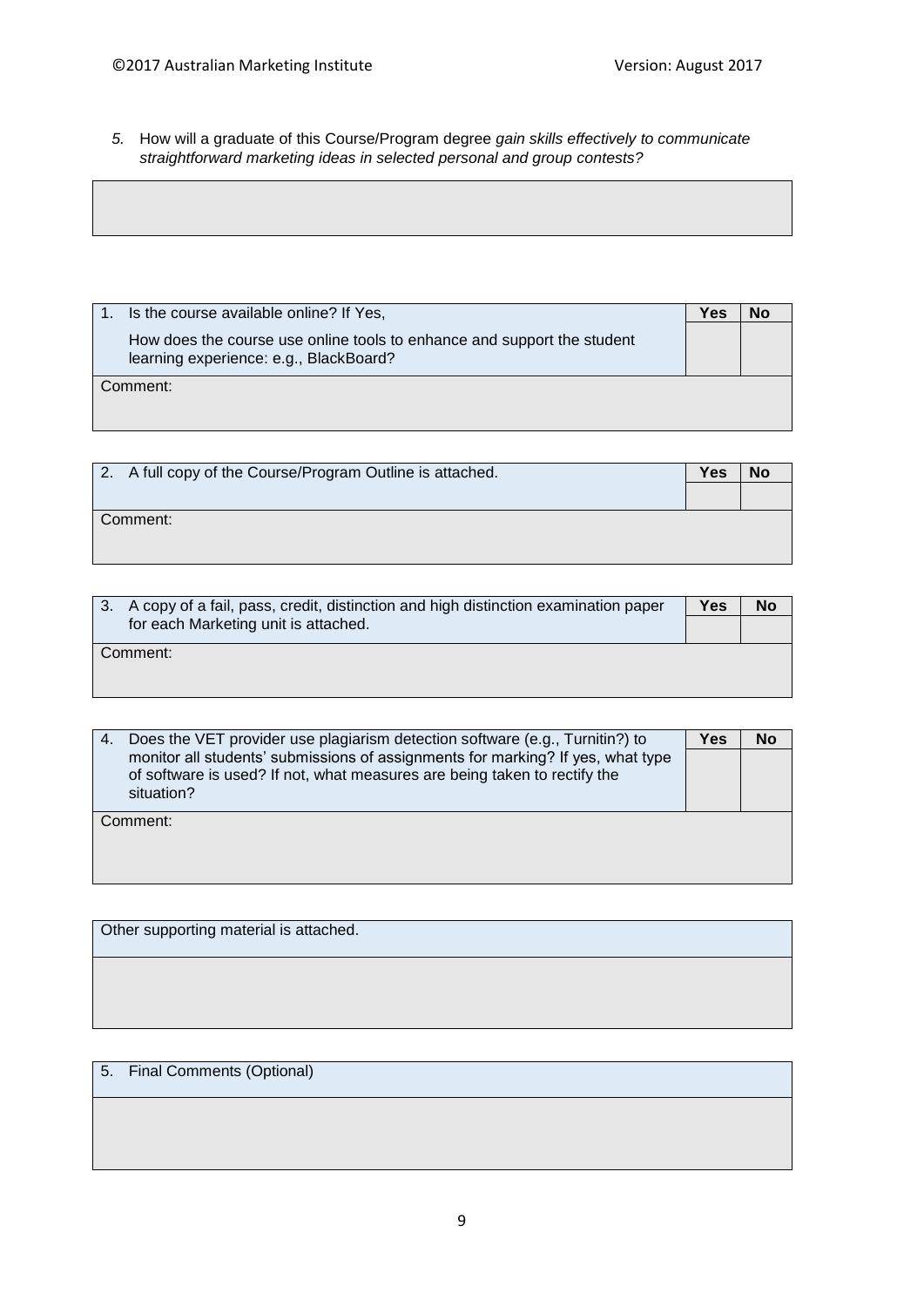#### **Part F**

## **Quality Assurance, Marketing Content and Industry Engagement**

The following questions are posed primarily to seek feedback on the Course/ Program/ Compulsory Subject/Compulsory Unit in order to assess the levels of Marketing content and Industry engagement. Other questions relate to internal quality assurance processes and possible delegations to third parties. A checklist of required supporting forms is provided.

Please cross (x) under **yes or no** in the question below.

| Does the Discipline Group assurance plan sit under a broader internal | Yes | No |
|-----------------------------------------------------------------------|-----|----|
| governance process?                                                   |     |    |
| Comment:                                                              |     |    |
|                                                                       |     |    |

| 2. Learning standards reflect AQF requirements. | <b>Yes</b> | No |
|-------------------------------------------------|------------|----|
| Comment:                                        |            |    |

| 3. Discipline Group assurance plan sits under a broader internal governance | Yes | <b>No</b> |
|-----------------------------------------------------------------------------|-----|-----------|
| process.                                                                    |     |           |
| Comment:                                                                    |     |           |
|                                                                             |     |           |

| Has the Program been assessed against ABDC (Marketing) guidelines?<br>4. | Yes | No |
|--------------------------------------------------------------------------|-----|----|
|                                                                          |     |    |
| Comment:                                                                 |     |    |

|          | 5. Does this Course/Program contain at least 80% Marketing content? | Yes | <b>NO</b> |
|----------|---------------------------------------------------------------------|-----|-----------|
|          |                                                                     |     |           |
| Comment: |                                                                     |     |           |

| Was an industry advisory group involved in Course/Program development? If<br>6<br>yes, which advisory group and when? | Yes | No |
|-----------------------------------------------------------------------------------------------------------------------|-----|----|
| Comment:                                                                                                              |     |    |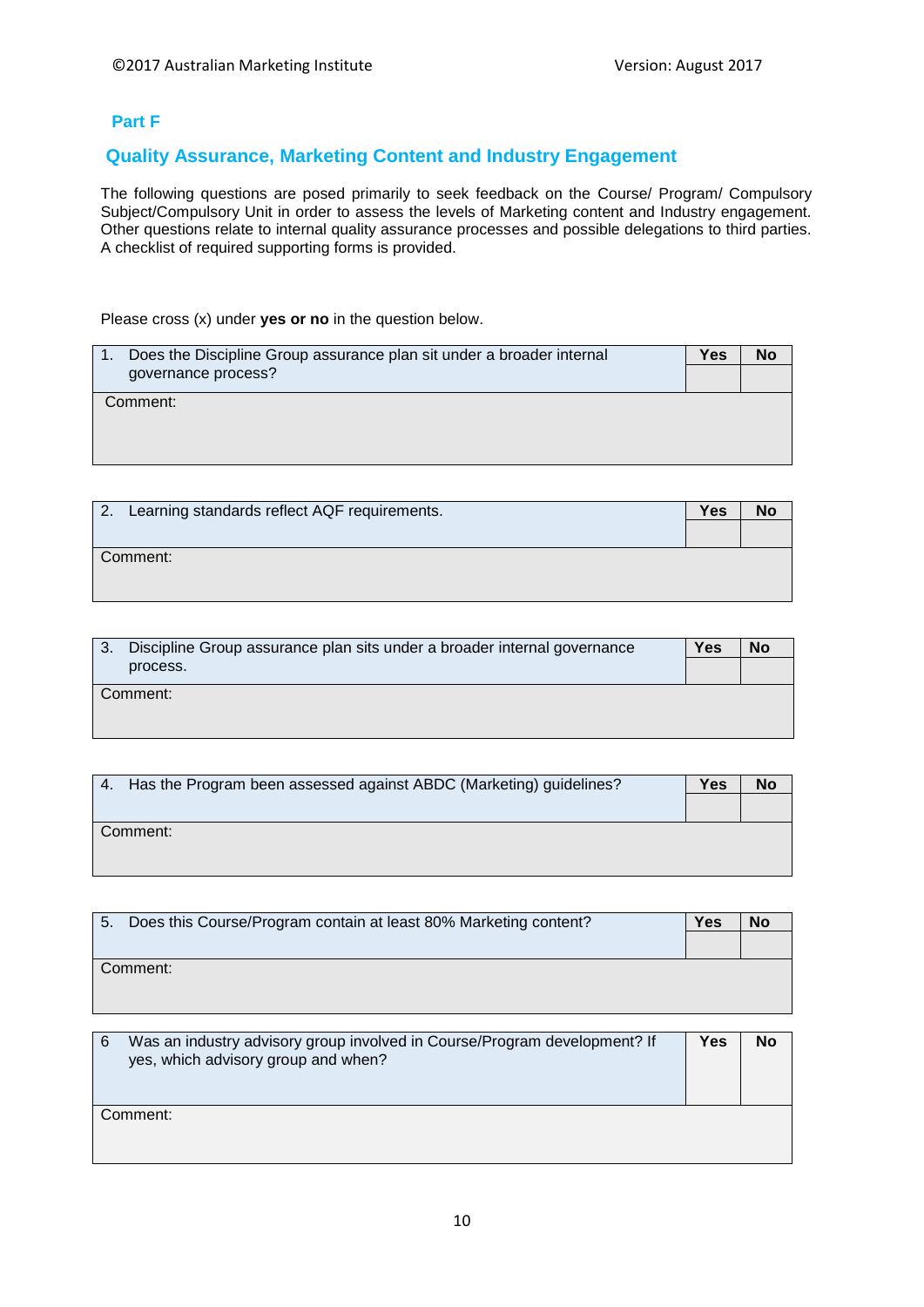| Does the VET provider allow this Course/Program to be taught by other private | Yes | No |
|-------------------------------------------------------------------------------|-----|----|
| and/or public providers? If yes, please detail.                               |     |    |
|                                                                               |     |    |
| Comment:                                                                      |     |    |
|                                                                               |     |    |
|                                                                               |     |    |

| Are instructors engaged with the Marketing industry as practitioners/advisors? | Yes | No |
|--------------------------------------------------------------------------------|-----|----|
| Comment on how many instructors are involved and what is their role?           |     |    |
|                                                                                |     |    |
| Comment:                                                                       |     |    |
|                                                                                |     |    |
|                                                                                |     |    |

| - 9 | What are the student teacher ratios for classes, do any exceed 30:1? | Yes | No |
|-----|----------------------------------------------------------------------|-----|----|
|     |                                                                      |     |    |
|     | Comment:                                                             |     |    |
|     |                                                                      |     |    |

| 10 Is there consistent and contemporary evidence of annual contributions to | Yes | No |
|-----------------------------------------------------------------------------|-----|----|
| industry/industry publications in Marketing by teachers?                    |     |    |
| Comment:                                                                    |     |    |
|                                                                             |     |    |

| 11 Are all students exposed to real-world industry projects? | Yes | No |
|--------------------------------------------------------------|-----|----|
|                                                              |     |    |
| Comment:                                                     |     |    |
|                                                              |     |    |
|                                                              |     |    |

| 12 Are all students assigned workplace industry attachments? | Yes | <b>No</b> |
|--------------------------------------------------------------|-----|-----------|
|                                                              |     |           |
| Comment:                                                     |     |           |
|                                                              |     |           |

| 13 Is a full copy of the Course/Program Outline attached? | Yes | No |
|-----------------------------------------------------------|-----|----|
|                                                           |     |    |
| Comment:                                                  |     |    |
|                                                           |     |    |

| 14 A copy of a recent past complete fail, pass, credit, distinction and high    | Yes | No |
|---------------------------------------------------------------------------------|-----|----|
| distinction example of an examination paper of each Marketing unit is attached? |     |    |
| Comment:                                                                        |     |    |
|                                                                                 |     |    |

| 15 A copy of a recent an assessment paper of each Marketing unit is attached? | Yes | <b>No</b> |
|-------------------------------------------------------------------------------|-----|-----------|
|                                                                               |     |           |
| Comment:                                                                      |     |           |
|                                                                               |     |           |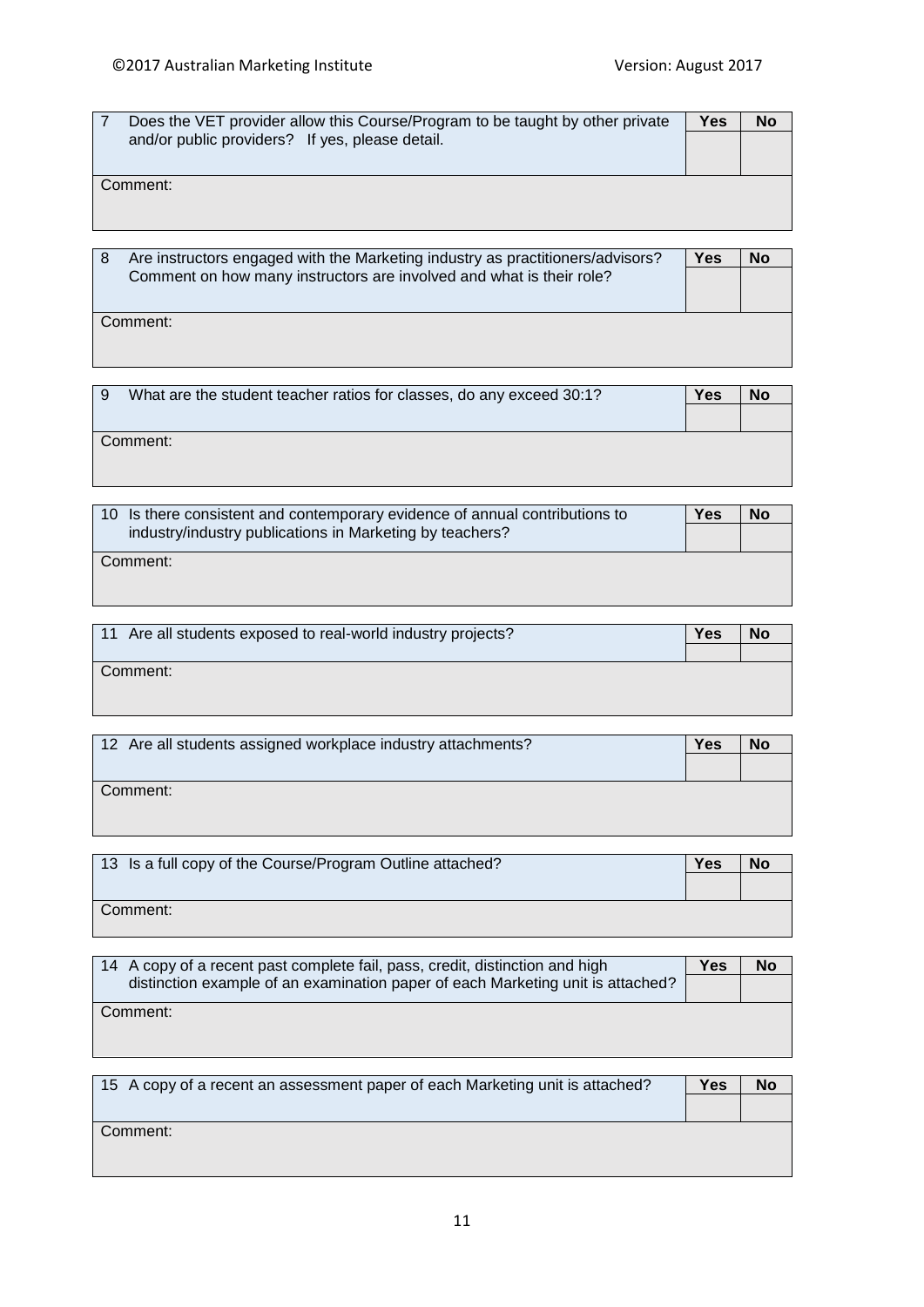| 16 Has any of your directors or company shareholders in the 10 years prior to this  | Yes | <b>No</b> |
|-------------------------------------------------------------------------------------|-----|-----------|
| application either filed or been declared bankrupt or been subject to court         |     |           |
| proceedings in the 24 months prior to the lodging of this application, including in |     |           |
| the business owner or founder's personal capacity? (copies of Full Company          |     |           |
| ASIC search and Individual ASIC Search for each director and/or shareholder         |     |           |
| of the business must be attached)                                                   |     |           |
| If so, please detail the circumstances:                                             |     |           |
|                                                                                     |     |           |
|                                                                                     |     |           |

| 17 Have any of the directors, shareholders or senior management team been                                                                                                                                   | Yes | No |
|-------------------------------------------------------------------------------------------------------------------------------------------------------------------------------------------------------------|-----|----|
| involved with any training/educational provider which has been subject to court<br>or government discipline or sanctions (including, withdrawal of FEE Help<br>eligibility for students from the provider)? |     |    |
| Comment:                                                                                                                                                                                                    |     |    |

| 18 A copy of a recent an assessment paper of each Marketing unit is attached? | Yes | No |
|-------------------------------------------------------------------------------|-----|----|
|                                                                               |     |    |
| Comment:                                                                      |     |    |
|                                                                               |     |    |

| 19 Is a signed Letter of Agreement is attached (Please see appendix 2)? | Yes | No |
|-------------------------------------------------------------------------|-----|----|
|                                                                         |     |    |
| Comment:                                                                |     |    |

| 20 Other supporting material attached? | Yes | <b>No</b> |
|----------------------------------------|-----|-----------|
|                                        |     |           |
| Comment:                               |     |           |
|                                        |     |           |

| 21 Final Comments (Optional)? | Yes | <b>No</b> |
|-------------------------------|-----|-----------|
| Comment:                      |     |           |
|                               |     |           |
|                               |     |           |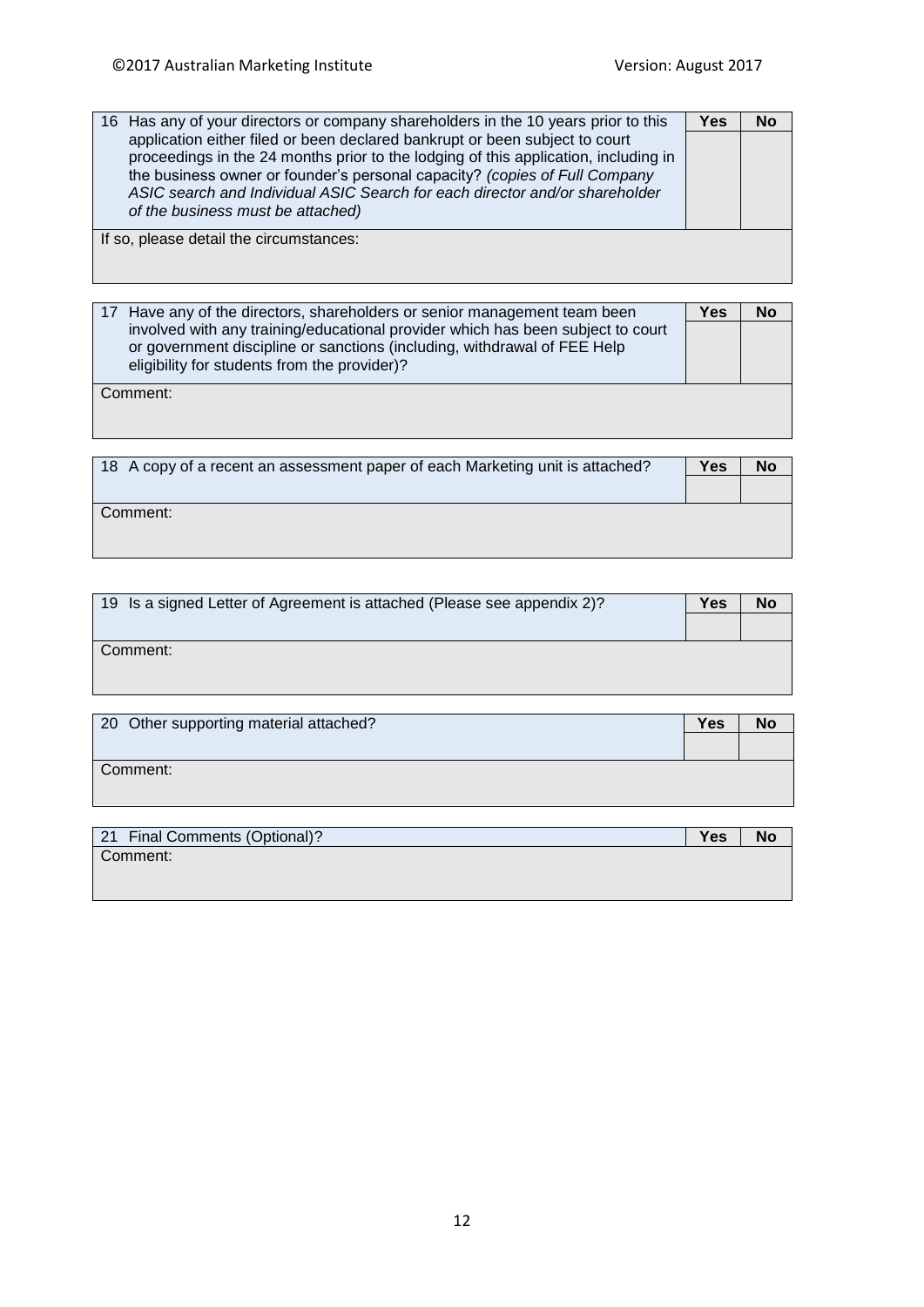Please sign below confirming completion of questionnaire:

| Print Your Name:                 |  |
|----------------------------------|--|
| Title:                           |  |
| Signature:                       |  |
| <b>VET Provider:</b>             |  |
| Discipline Group/Faculty:        |  |
| Designation:                     |  |
| <b>Contact Telephone Number:</b> |  |
| Email Address:                   |  |

*Thank you for your efforts in completing this application form.*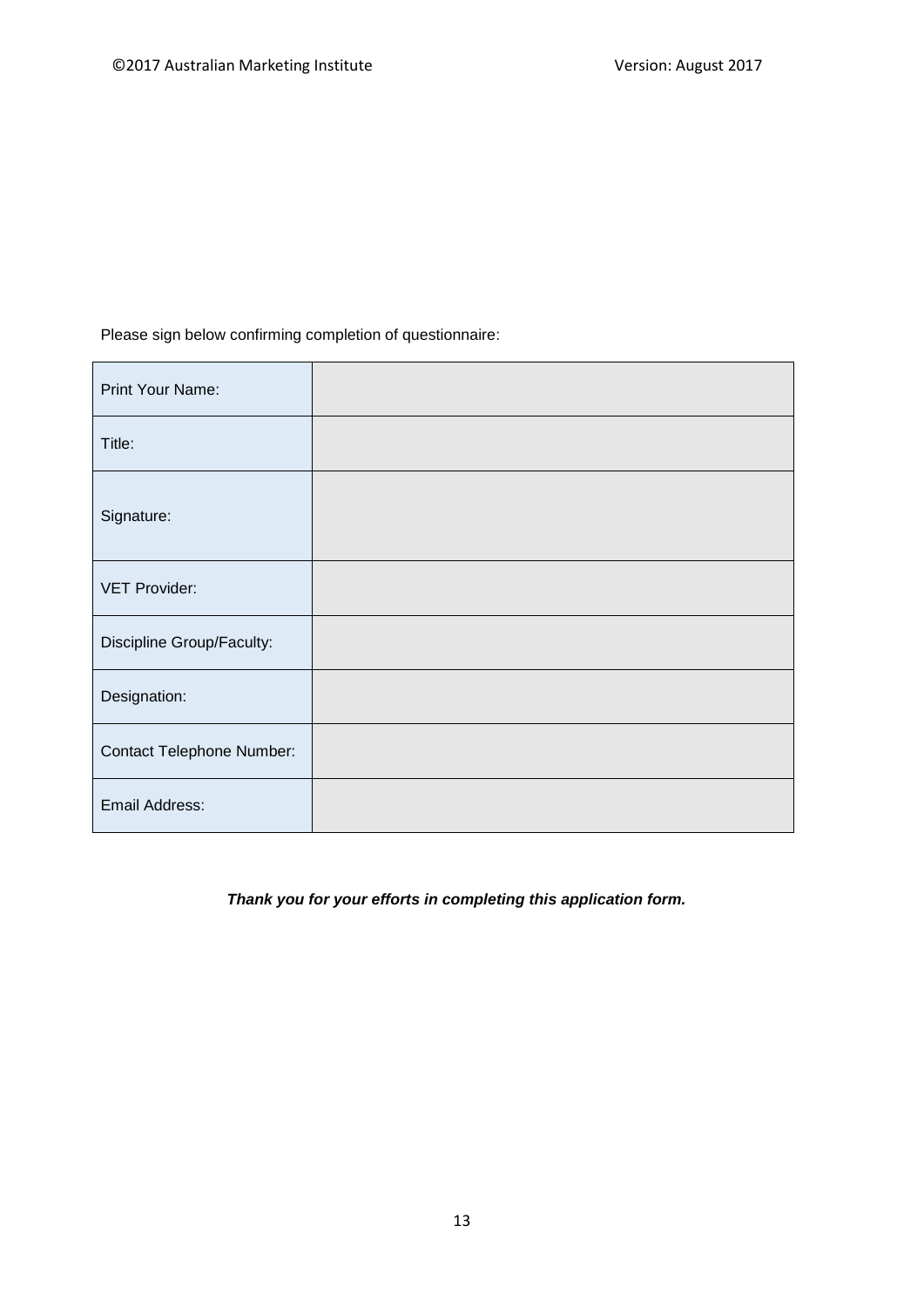# **APPENDICES**

# **Appendix 1 of 3**

r.

### **Please complete the form below**

I confirm graduates of this Course/Program degree are assessed to meet the below listed standards (tick appropriate one, separate applications required for each individual Course/Program):

- *Certificate III – AQF level 3 □*
- *Certificate IV – AQF level 4 □*
- *Diploma*  $AQF$  *level*  $5 \Box$
- *Advanced Diploma AQF level 6)*  $\Box$

| Print Your Name:                 |  |
|----------------------------------|--|
| Title:                           |  |
| Authorised Signature:            |  |
| <b>VET Provider:</b>             |  |
| Discipline Group/Faculty:        |  |
| Designation:                     |  |
| <b>Contact Telephone Number:</b> |  |
| Email Address:                   |  |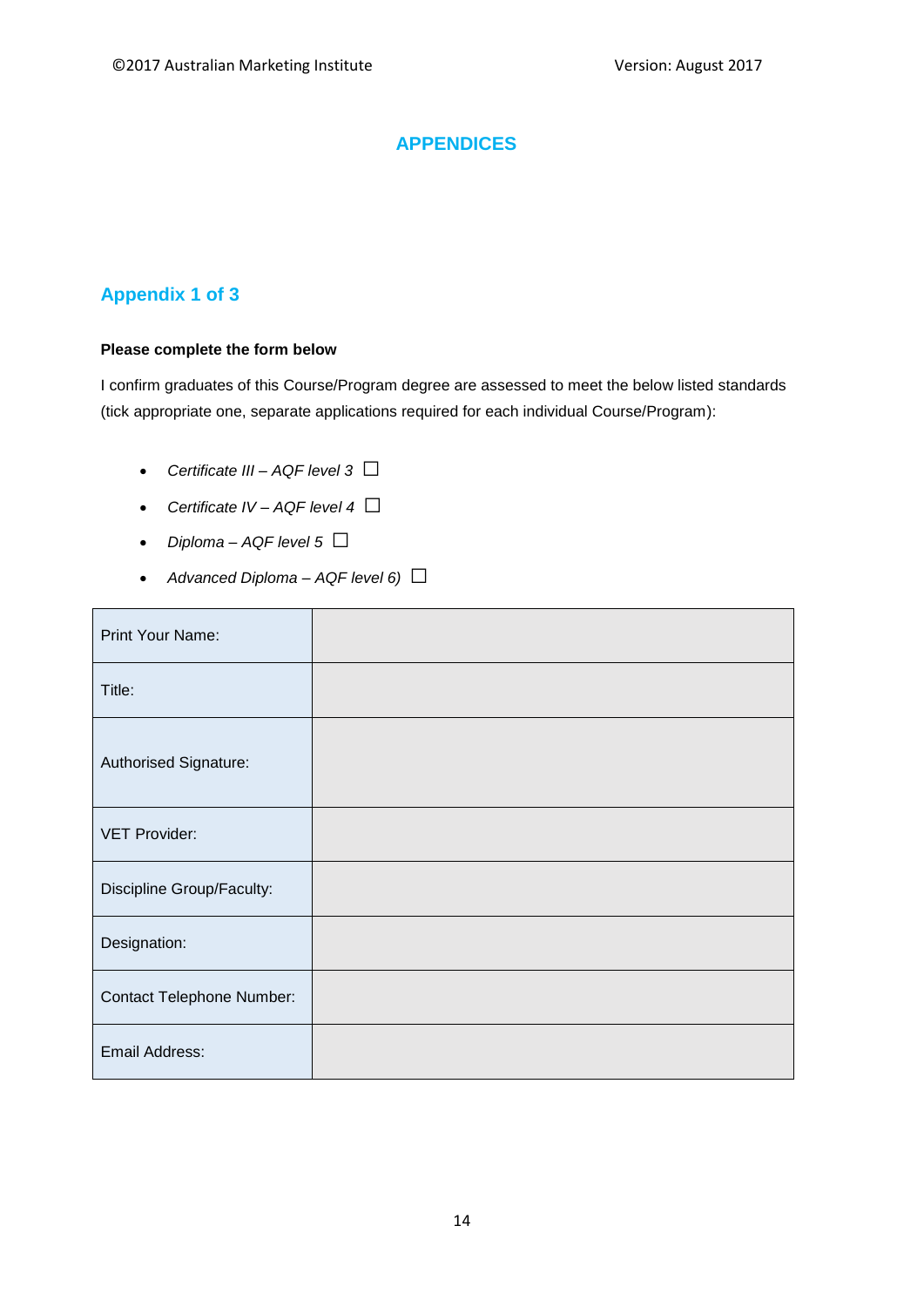# **Appendix 2 of 3**

#### **Please prepare this document on separate VET Provider Letter Head**

Chief Executive Officer Australian Marketing Institute Level 7, 84 Pitt Street, Sydney NSW 2000

Dear Chief Executive Officer,

#### **Letter of Agreement**

We write in respect to our application for the following Program(s).

#### (Please name each program and show each course code)

We agree to promptly to advise the Australian Marketing Institute (AMI) of any significant changes to Course/ Program and/or Compulsory Subject/Compulsory Unit structure or content, in accordance with the AMI's ongoing assessment of the Course/ Program and/or Compulsory Subject/Compulsory Units. Likewise, the VET Provider shall quickly advise the AMI of any external audits by Government bodies. Further, we shall immediately advise the AMI, should the VET Provider assign teaching of the Course/ Program/ Compulsory Subject/Compulsory Unit to any third party.

We confirm that none of our directors or company shareholders in the 10 years prior to the date of lodgement of this application, have either filed or been declared bankrupt. We also confirm that none of our directors or company shareholders has been subject to court proceedings in the 24 months prior to the lodging of this application, including in the business owner or founder's personal capacity. If any have been involved in any such circumstances, particulars have been provided in this application detailing the circumstances.

We confirm that none of the directors, shareholders or senior management team been involved with any training/educational provider which has been subject to court or government discipline or sanctions (including, withdrawal of FEE Help eligibility for students from the provider).

Yours … ,

| Print Your Name:          |  |
|---------------------------|--|
| Title:                    |  |
| Authorised Signature:     |  |
| <b>VET Provider:</b>      |  |
| Discipline Group/Faculty: |  |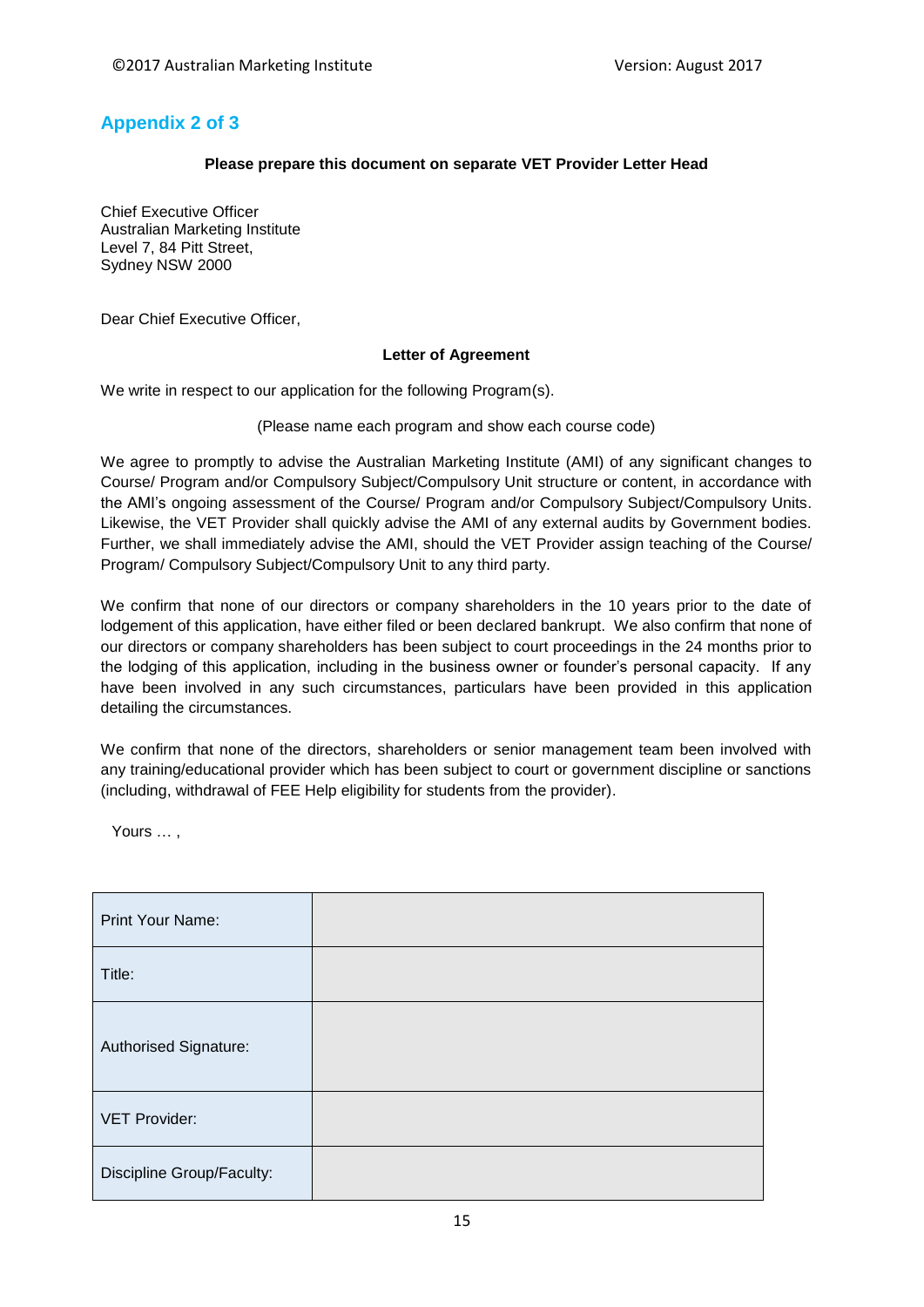| Designation:                     |  |
|----------------------------------|--|
| <b>Contact Telephone Number:</b> |  |
| Email Address:                   |  |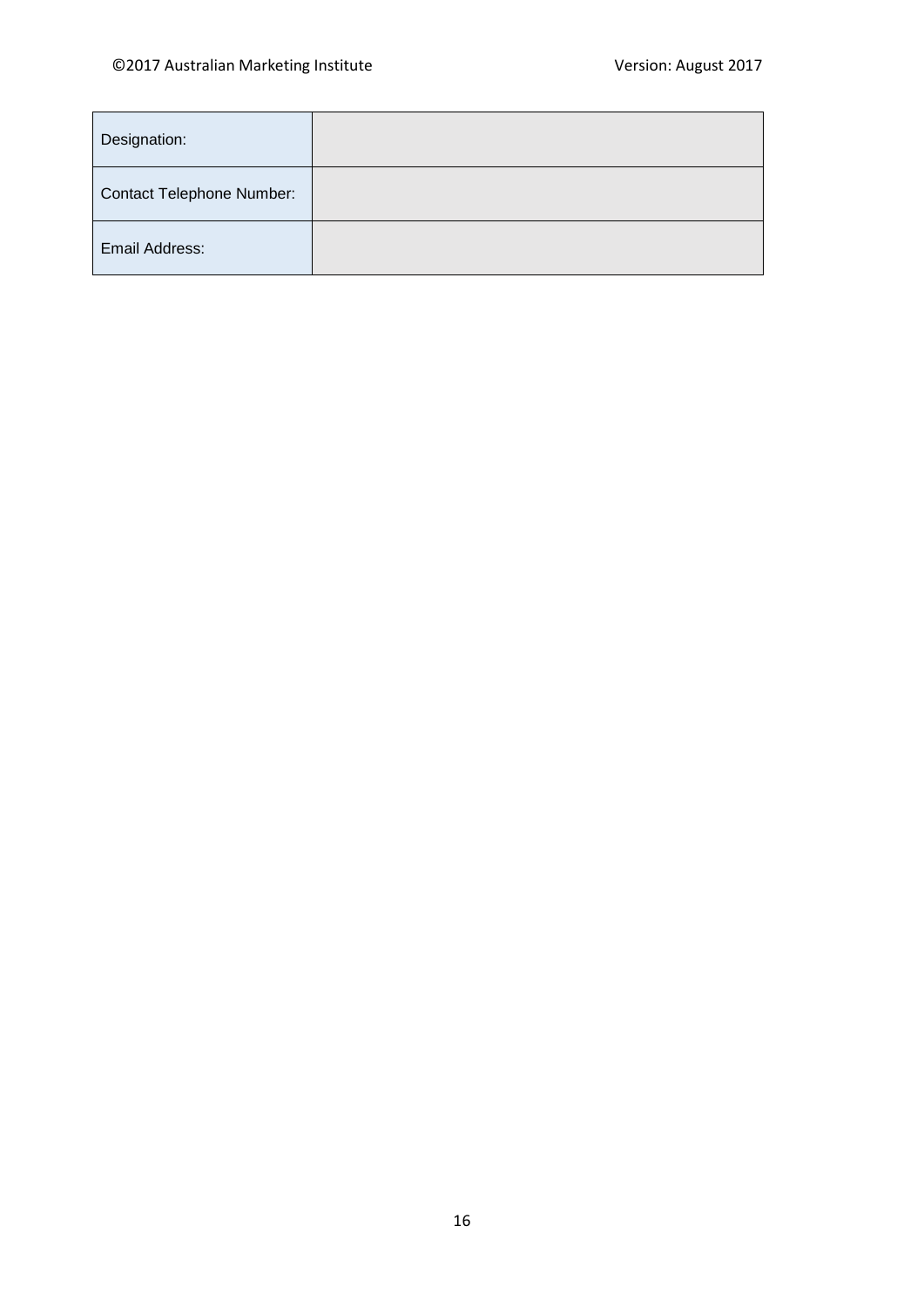# **Appendix 3 of 3**

# **ASSESSORS' GUIDE AMI Higher Education Course Endorsement Criteria**

#### **Overview**

Universities must ensure that their graduates demonstrate the general attributes listed below:

- Ability to apply knowledge of marketing / marketing communication fundamentals;
- Ability to communicate effectively, not only with professional marketers, but also with the community at large;
- In depth technical competence in the marketing / marketing communication discipline;
- Ability to undertake problem identification and solution, to be able to critically analyse;
- Ability to adopt a systemic approach to designing and operating marketing activities;
- Ability to function effectively as an individual and in multidisciplinary and collaborative teams, with the capacity to be a leader or manager as well as an effective team member;
- Understanding of the social, cultural, global and environmental responsibilities of the professional marketer, and the need for sustainable development;
- Understanding of professional and ethical responsibilities and commitment to them; and
- Expectation of the need to undertake lifelong learning, and capacity to do so.

**Note:** The degree course submitted for endorsement must be supported by a published specification of educational outcomes. It should:

- include a statement of educational objectives and graduate capabilities for the degree course;
- Include a rationale for the nature of the marketing offering and for any particular focus. The rationale should be founded on the needs of industry and the community, trends in professional practice, and context within an international setting.
- Address the projected levels of technical competence, enabling knowledge and skills, marketing application skills as well as personal and professional skills and attributes.

The statement of educational objectives should reflect the specialist marketing focus and the anticipated career destinations of graduates.

The educational learning objectives statement would also be expected to reflect the desired characteristics and/or capabilities and/or achievements of graduates within the early years of their career following graduation.

Each graduate capability target should ideally include measurable performance indicators to provide a basis for monitoring the level of attainment.

The specification of educational outcomes should provide a platform for the educational design and review tasks and a key reference for tracking the aggregation of learning outcomes and assessment measures from individual academic marketing units comprising the degree course.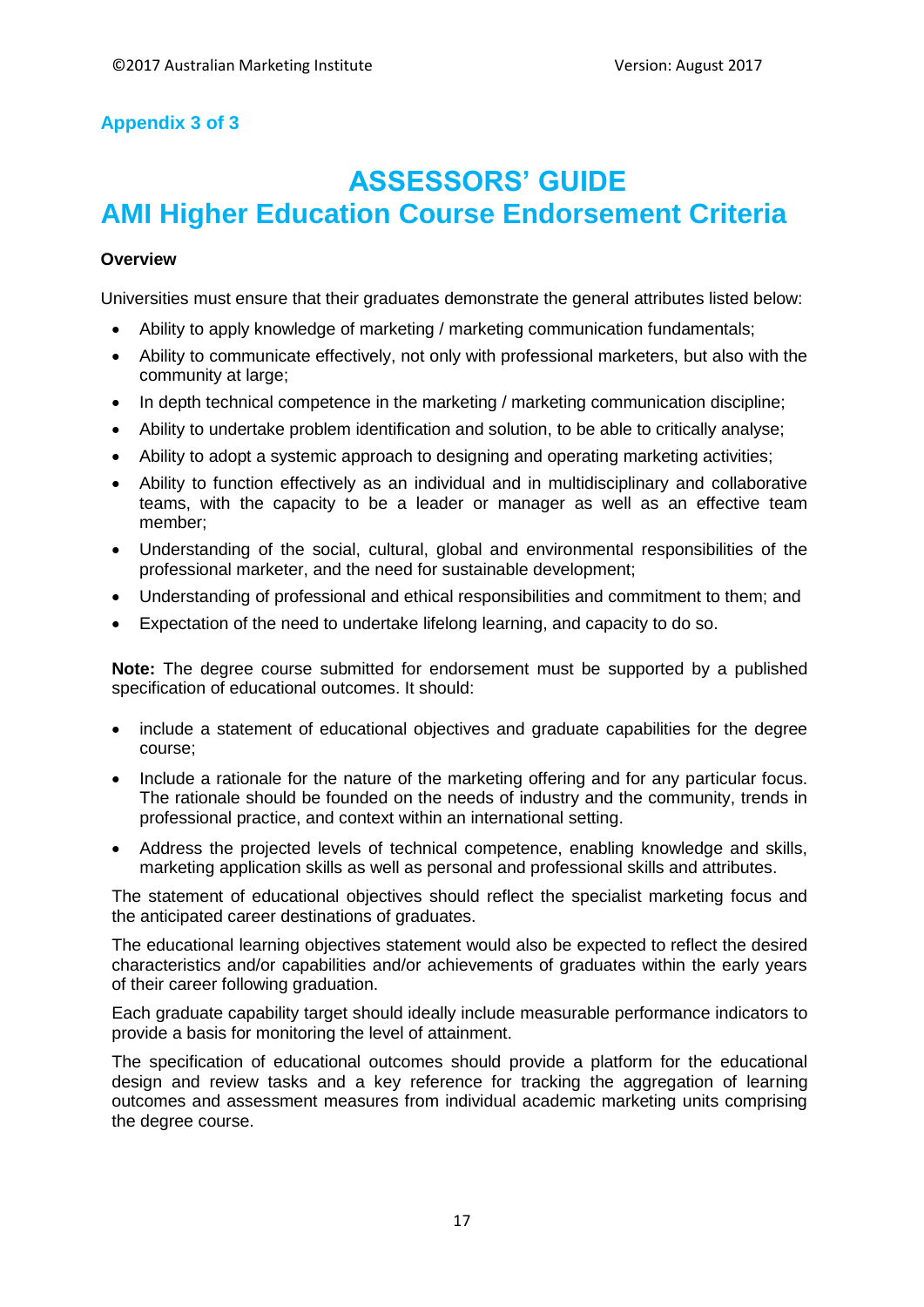# **Checklist for AMI Higher Education Course Endorsement**

| Name of VET Provider:           |  |
|---------------------------------|--|
| Faculty / College / Department: |  |
| Course Name:                    |  |
| Course Code:                    |  |
| Course URL:                     |  |
| Contact:                        |  |

| <b>Cross</b><br>(x) | In what School/Discipline Group is the course most closely based? |
|---------------------|-------------------------------------------------------------------|
|                     | Marketing                                                         |
|                     | <b>Business</b>                                                   |
|                     | Law                                                               |
|                     | Humanities / Social Sciences                                      |
|                     | Arts                                                              |
|                     | Other                                                             |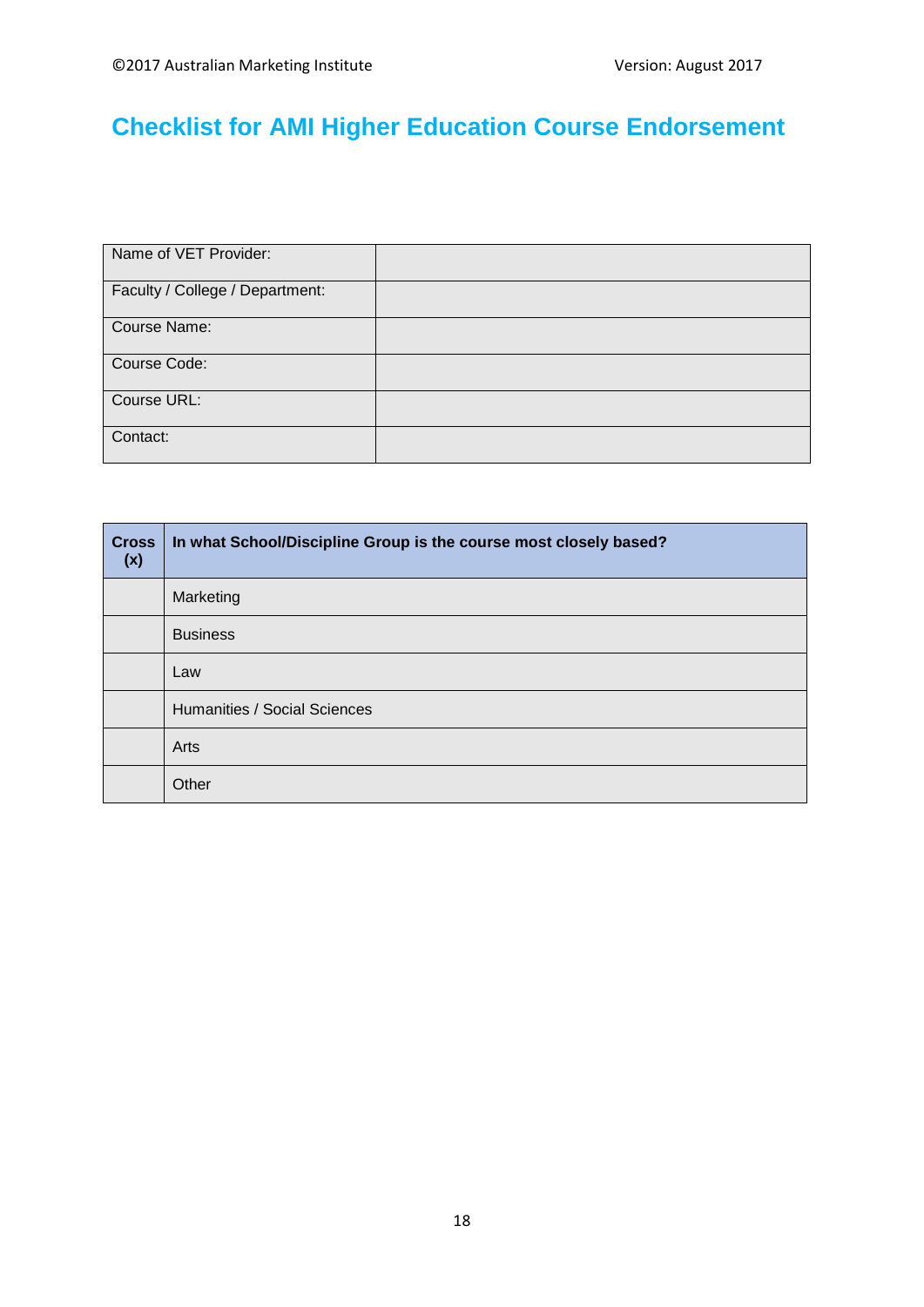Does the course include the following core principles as outlined in the Australian Business Deans Council's [Learning Standards for Marketing \(2012\)](http://www.abdc.edu.au/data/Marketing_LS/Marketing_Learning_Standards_-_September_2012.pdf) ?

| Cross (x) |                 |               | <b>ABDC's Core Principles - Marketing Learning Standards</b>                           |
|-----------|-----------------|---------------|----------------------------------------------------------------------------------------|
| Limited   | <b>Moderate</b> | <b>Strong</b> |                                                                                        |
|           |                 |               | Commitment to customer orientation                                                     |
|           |                 |               | Clear focus on goals                                                                   |
|           |                 |               | Practice informed by theory                                                            |
|           |                 |               | Strategies driven by customer insight based on research                                |
|           |                 |               | Focus on mutually beneficial exchanges                                                 |
|           |                 |               | Market segmentation                                                                    |
|           |                 |               | Recognition of direct and indirect competition                                         |
|           |                 |               | Use of a mix of methods and tactics through the<br>implementation of the marketing mix |

Please note these requirements are essential for program endorsement. Each criterion must be crossed in order for Endorsement to be considered by the AMI.

| <b>Cross</b><br>(x) | <b>Endorsement Criteria Requirements</b>                                                                                      |
|---------------------|-------------------------------------------------------------------------------------------------------------------------------|
|                     | Units/subjects must contain major industry assignments, industry attachment or internships                                    |
|                     | Certificate/diploma program contains 80% Marketing / Marketing Communication content                                          |
|                     | Theory must integrate into professional practice, focusing on Work Integrated Learning outcomes                               |
|                     | Comprehensive curricula based on a contemporary competencies framework                                                        |
|                     | Varied assignment formats highlight real-world and true workplace situations                                                  |
|                     | Demonstration of Industry Engagement to support delivery of teaching and learning                                             |
|                     | Academics teaching into course demonstrate strengths in industry practice, engagement,<br>teaching and learning, and research |
| Feedback            |                                                                                                                               |